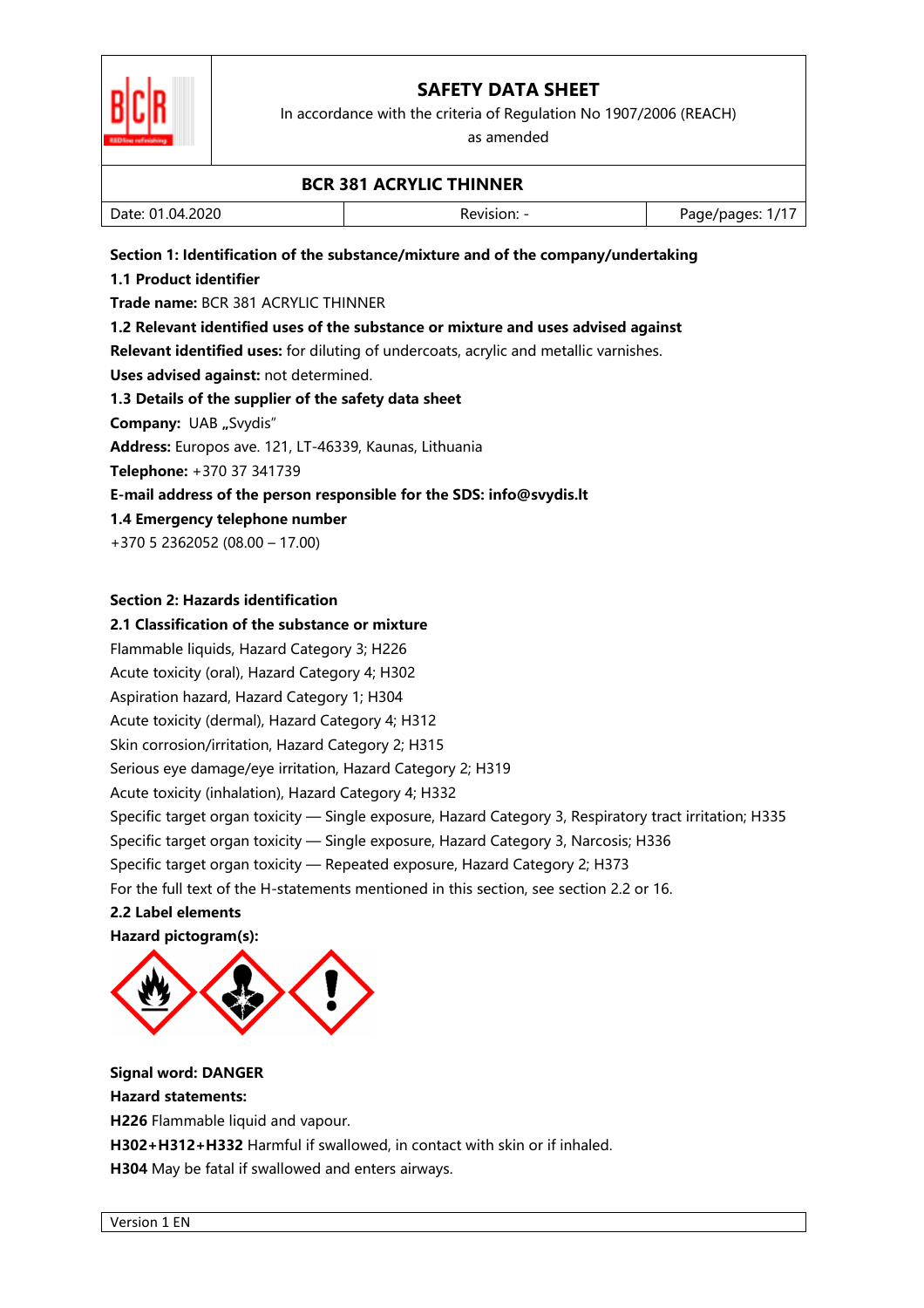

In accordance with the criteria of Regulation No 1907/2006 (REACH)

as amended

### **BCR 381 ACRYLIC THINNER**

| Date: 01.04.2020 | Revision: | Page/pages: 2/1 <sup>-</sup> |
|------------------|-----------|------------------------------|
|                  |           |                              |

**H315** Causes skin irritation.

**H319** Causes serious eye irritation.

**H335** May cause respiratory irritation.

**H336** May cause drowsiness or dizziness.

**H373** May cause damage to organs through prolonged or repeated exposure.

#### **Precautionary statements:**

**P101** If medical advice is needed, have product container or label at hand.

**P102** Keep out of reach of children.

**P210** Keep away from heat, hot surfaces, sparks, open flames and other ignition sources. No smoking.

**P271** Use only outdoors or in a well-ventilated area.

**P280** Wear protective gloves, protective clothing, eye protection, face protection.

**P301+P310** IF SWALLOWED: Immediately call a POISON CENTER or doctor.

**P331** Do NOT induce vomiting.

**P501** Dispose of contents/container to a licensed hazardous-waste disposal contractor.

**Mixture contains:** xylene (mixed isomers), 2-butoxyethanol, ethylbenzene, N-butyl acetate.

### **2.3 Other hazards**

The PBT and vPvB assessment has not been carried out.

### **Section 3: Composition/information on ingredients**

**3.1 Substances** – not applicable.

### **3.2. Mixtures**

| <b>Name</b>                  | <b>Identifying numbers</b> | <b>Classification according to.</b>     | Concentration, |
|------------------------------|----------------------------|-----------------------------------------|----------------|
|                              |                            | regulation (EC) no 1272/2008            | %              |
| N-butyl acetate <sup>1</sup> | CAS no: 123-86-4           | Flammable liquids, Hazard Category 3;   | $5 - 80$       |
|                              | WE no: 204-658-1           | H <sub>226</sub>                        |                |
|                              | Index no: 607-025-00-1     | Specific target organ toxicity - Single |                |
|                              | REACH registration no:     | exposure, Hazard Category 3, Narcosis;  |                |
|                              | 01-2119485493-29-XXXX      | H336                                    |                |
|                              |                            | <b>EUH066</b>                           |                |
| $m$ -xylene <sup>1</sup>     | CAS no: 108-38-3           | Flammable liquids, Hazard Category 3;   | $9,2 - 48$     |
|                              | WE no: 203-576-3           | H <sub>226</sub>                        |                |
|                              | Index no: 601-022-00-9     | Acute toxicity (inhalation), Hazard     |                |
|                              | REACH registration no:     | Category 4; H332                        |                |
|                              | 01-2119484621-37-XXXX      | Acute toxicity (dermal), Hazard         |                |
|                              |                            | Category 4; H312                        |                |
|                              |                            | Skin corrosion/irritation, Hazard       |                |
|                              |                            | Category 2; H315                        |                |
|                              |                            | Serious eye damage/eye irritation,      |                |
|                              |                            | Hazard Category 2; H319                 |                |
|                              |                            | Specific target organ toxicity — Single |                |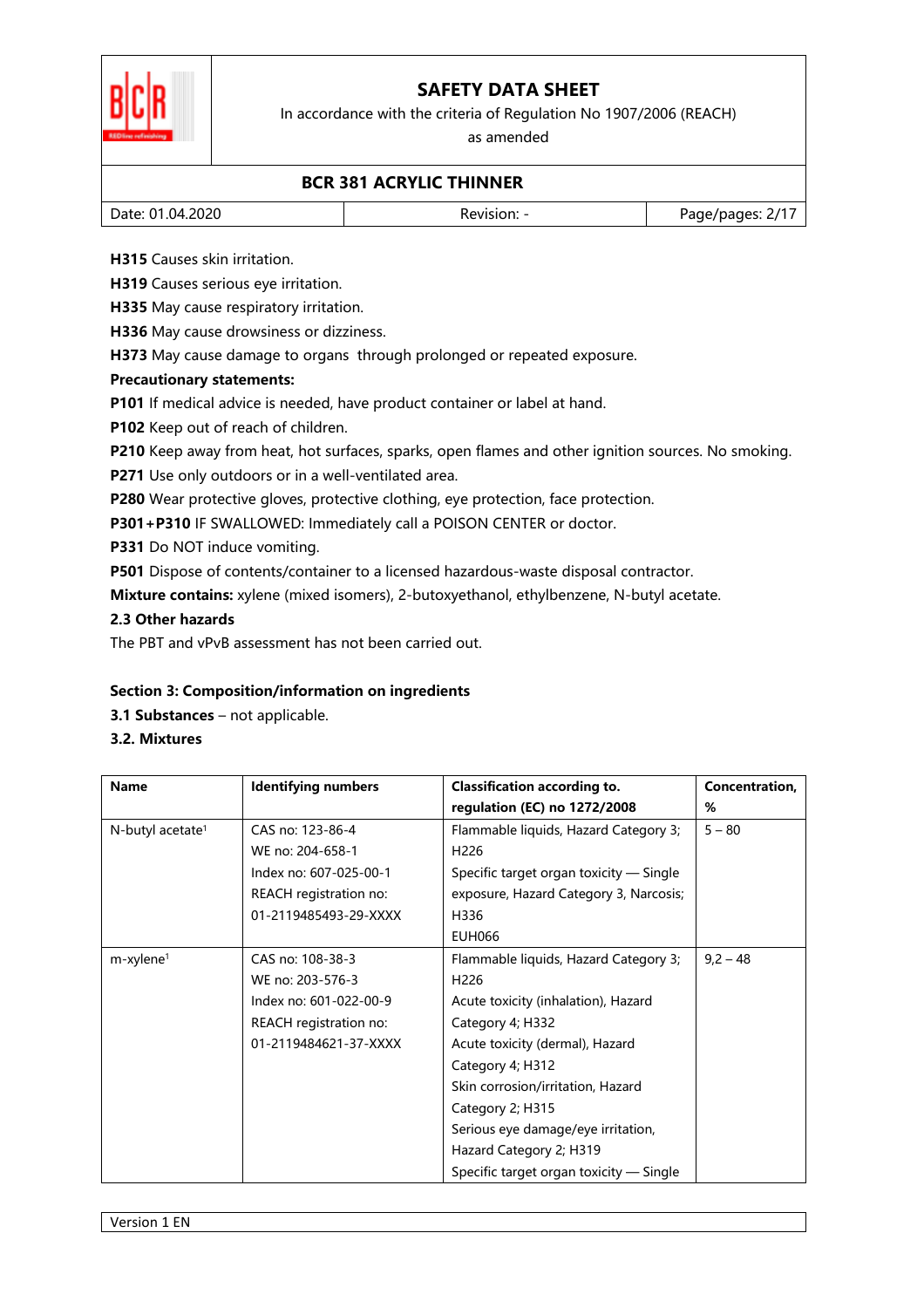

In accordance with the criteria of Regulation No 1907/2006 (REACH)

as amended

### **BCR 381 ACRYLIC THINNER**

| Date: 01.04.2020             |                        | Revision: -                             | Page/pages: 3/17 |
|------------------------------|------------------------|-----------------------------------------|------------------|
|                              |                        |                                         |                  |
|                              |                        | exposure, Hazard Category 3,            |                  |
|                              |                        | Respiratory tract irritation; H335      |                  |
|                              |                        | Specific target organ toxicity -        |                  |
|                              |                        | Repeated exposure, Hazard Category 2;   |                  |
|                              |                        | H373                                    |                  |
|                              |                        | Aspiration hazard, Hazard Category 1;   |                  |
|                              |                        | H304                                    |                  |
| 2-butoxyethanol <sup>1</sup> | CAS no: 111-76-2       | Acute toxicity (oral), Hazard Category  | $5 - 35$         |
|                              | WE no: 203-905-0       | 4; H302                                 |                  |
|                              | Index no: 603-014-00-0 | Acute toxicity (dermal), Hazard         |                  |
|                              | REACH registration no: | Category 4; H312                        |                  |
|                              | 01-2119475108-36-XXXX  | Acute toxicity (inhalation), Hazard     |                  |
|                              |                        | Category 4; H332                        |                  |
|                              |                        | Skin corrosion/irritation, Hazard       |                  |
|                              |                        | Category 2; H315                        |                  |
|                              |                        | Serious eye damage/eye irritation,      |                  |
|                              |                        | Hazard Category 2; H319                 |                  |
| p-xylene <sup>1</sup>        | CAS no: 106-42-3       | Flammable liquids, Hazard Category 3;   | $4,4 - 23,2$     |
|                              | WE no: 203-396-5       | H226                                    |                  |
|                              | Index no: 601-022-00-9 | Aspiration hazard, Hazard Category 1;   |                  |
|                              | REACH registration no: | H304                                    |                  |
|                              | 01-2119484661-33-XXXX  | Acute toxicity (dermal), Hazard         |                  |
|                              |                        | Category 4; H312                        |                  |
|                              |                        | Skin corrosion/irritation, Hazard       |                  |
|                              |                        | Category 2; H315                        |                  |
|                              |                        | Serious eye damage/eye irritation,      |                  |
|                              |                        | Hazard Category 2; H319                 |                  |
|                              |                        | Acute toxicity (inhalation), Hazard     |                  |
|                              |                        | Category 4; H332                        |                  |
|                              |                        | Specific target organ toxicity - Single |                  |
|                              |                        | exposure, Hazard Category 3,            |                  |
|                              |                        | Respiratory tract irritation; H335      |                  |
|                              |                        | Specific target organ toxicity -        |                  |
|                              |                        | Repeated exposure, Hazard Category 2;   |                  |
|                              |                        | H373                                    |                  |
| Ethylbenzene <sup>1</sup>    | CAS no: 100-41-4       | Flammable liquids, Hazard Category 2;   | $1,2 - 20,8$     |
|                              | WE no: 202-849-4       | H225                                    |                  |
|                              | Index no: 601-023-00-4 | Acute toxicity (inhalation), Hazard     |                  |
|                              | REACH registration no: | Category 4; H332                        |                  |
|                              | 01-2119489370-35-XXXX  | Specific target organ toxicity -        |                  |
|                              |                        | Repeated exposure, Hazard Category 2;   |                  |
|                              |                        | H373 (hearing organs)                   |                  |
|                              |                        | Aspiration hazard, Hazard Category 1;   |                  |
|                              |                        | H304                                    |                  |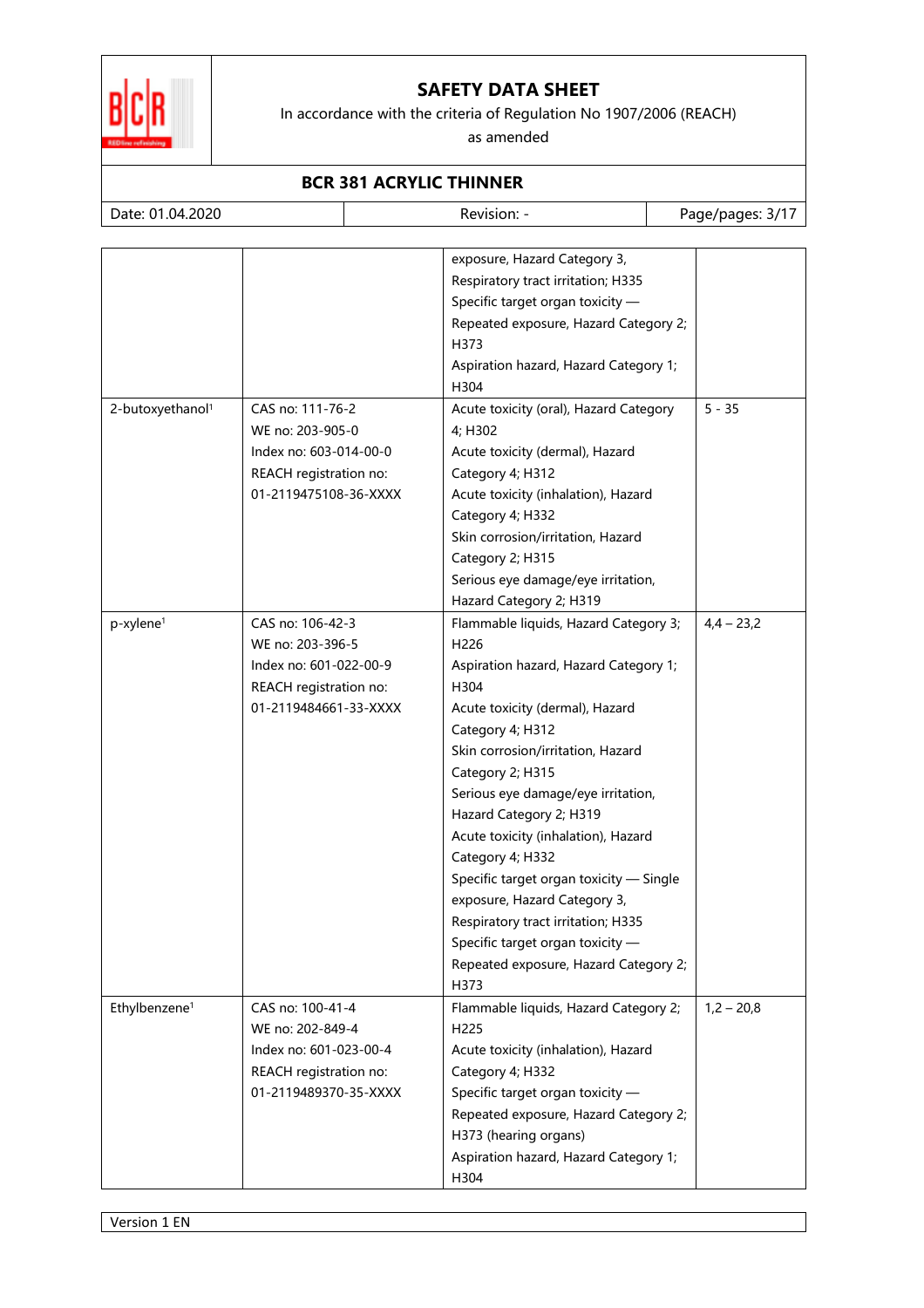

In accordance with the criteria of Regulation No 1907/2006 (REACH)

as amended

#### **BCR 381 ACRYLIC THINNER**  Date: 01.04.2020 Revision: - Page/pages: 4/17 o-xylene<sup>1</sup> CAS no: 95-47-6 WE no: 202-422-2 Index no: 601-022-00-9 REACH registration no: 01-2119485822-30-XXXX Flammable liquids, Hazard Category 3; H226 Aspiration hazard, Hazard Category 1; H304 Acute toxicity (dermal), Hazard Category 4; H312 Skin corrosion/irritation, Hazard Category 2; H315 Serious eye damage/eye irritation, Hazard Category 2; H319 Acute toxicity (inhalation), Hazard Category 4; H332 Specific target organ toxicity — Single exposure, Hazard Category 3, Respiratory tract irritation; H335 Specific target organ toxicity — Repeated exposure, Hazard Category 2;  $0,12 - 10,4$

<sup>1</sup> substances for which there are Union workplace exposure limits, see section 8.

For the full text of the H-Statements mentioned in this Section, see Section 16.

### **Section 4: First aid measures**

### **4.1 Description of first aid measures**

**Ingestion:** DO NOT INDUCE VOMITING, immediately wash mouth with copious amounts of water, contact the doctor. Do not give anything by mouth until consulting a physician. If vomiting occurs, keep head lower than hips to help prevent aspiration. When performing cardiopulmonary resuscitation (CPR) use only chest compressions do not give rescue breaths. As chest compressions are administered, pressure builds inside the body, which can force stomach contents up the esophagus and result in vomiting. This causes the risk of aspiration, or absorbing the vomit into the respiratory system. Get medical advice/attention

H373

if you feel unwell.

**Skin contact:** remove contaminated clothing, wash skin with copious amounts of water and soap. Get medical attention, if needed.

**Eye contact:** remove contact lenses, if present and easy to do. Wash with copious amounts of water. Continue rinsing for at least 15 minutes. If irritation occurs, get medical assistance.

**Inhalation:** move of the exposed individual from the area to fresh air, place in the recovery position, get medical assistance. If the affected person is not breathing, apply artificial respiration. If breathing is difficult give oxygen. Get medical advice/attention if you feel unwell.

### **4.2 Most important symptoms and effects, both acute and delayed**

May cause damage to organs through prolonged or repeated exposure.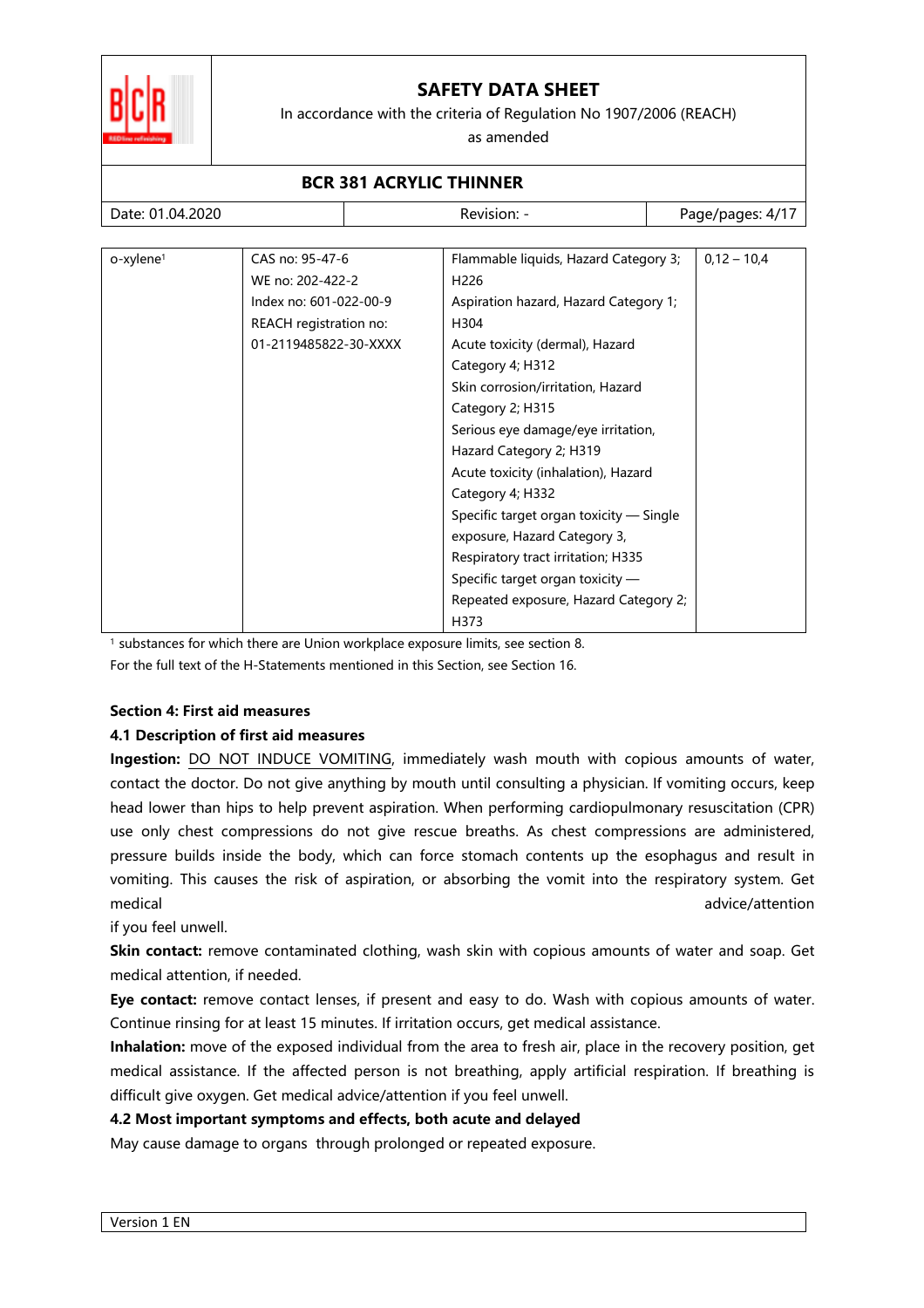

In accordance with the criteria of Regulation No 1907/2006 (REACH)

as amended

### **BCR 381 ACRYLIC THINNER**

| Date: 01.04.2020 | Revision: - | " Page/pages: ۲ |
|------------------|-------------|-----------------|

Inhalation to very high concentrations may irritate respiratory tract, cause respiratory depression, headaches, dizziness, nausea, central nervous system disorder, cardiac rhythm abnormalities or unconsciousness. May be harmful if inhaled in high concentration.

In contact with skin can cause redness, drying, cracking of the skin. May be harmful in contact with skin. In contact with eye can irritate, cause redness, itching, watering.

Ingestion may cause stomach ache, nausea, vomiting, irritation of throat, oesophagus, stomach, reversible renal and hepatic impairment.

SMALL AMOUNTS OF LIQUID ASPIRATED INTO THE LUNGS DURING INGESTION OR FROM VOMITING MAY CAUSE CHEMICAL PNEUMONITIS OR PULMONARY EDEMA.

### **4.3 Indication of any immediate medical attention and special treatment needed**

Treat symptomatically. If ingested, material may be aspirated into the lungs and cause chemical pneumonitis. Treat appropriately.

### **Section 5: Firefighting measures**

#### **5.1 Extinguishing media**

**Suitable extinguishing media:** water spray, carbon dioxide, dry chemical, foam.

**Unsuitable extinguishing media:** water jet.

### **5.2 Special hazards arising from the substance or mixture**

May produce toxic fumes on combustion. Flammable liquid, heavier than water. Vapours are flammable, may form explosive mixtures with air. Vapours are heavier than air and may travel across the ground and reach remote ignition sources, causing a flashback fire danger.

### **5.3 Advice for the firefighters**

Keep containers cool with water spray, use special protective equipment for firefighters (isolating respiratory protection). Vapours are flammable and heavier than air – isolate all the possible ignition sources.

### **Section 6: Accidental release measures**

### **6.1 Personal precautions, protective equipment and emergency procedures**

For non-emergency personnel: evacuate personnel to safety area.

**For emergency responders:** use nitrile gloves, cat. III, with min. 0,4 mm thickness, half-mask with type A respirator. For large spills use chemical resistant, antistatic protective clothing. Remove any ignition sources. Do not smoke. Use non-sparking tools**.** Avoid contact with skin, DO NOT INHALE.

### **6.2 Environmental precautions**

Keep away from drains, surface and ground water.

### **6.3 Methods and material for containment and cleaning up**

Prevent from further leakage. Cover drains to contain a spill. Absorb small and large quantities of released substance. Dispose into waste container as hazardous with appropriate described code to licensed waste contractor. Clean area where the spill occurred.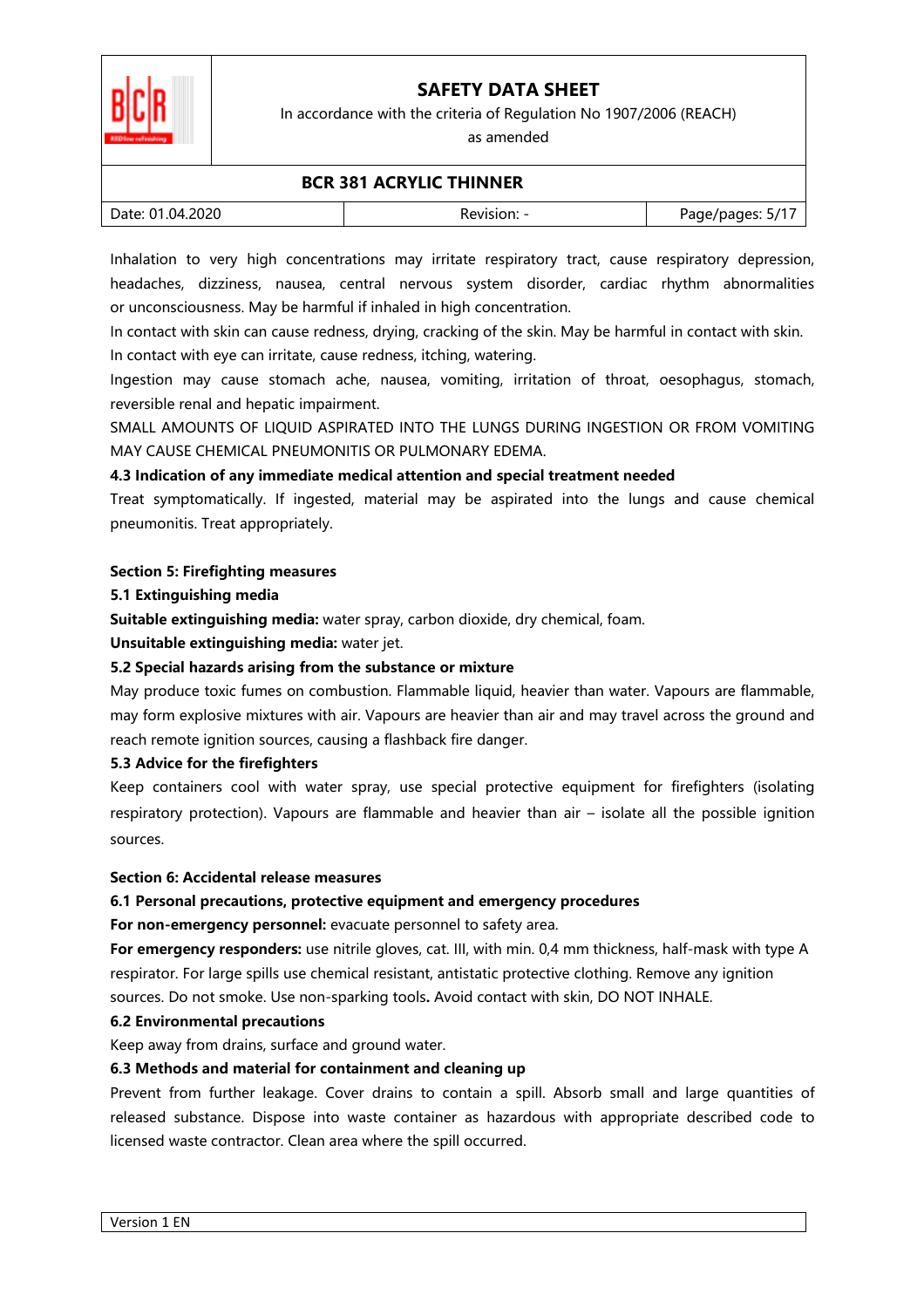

In accordance with the criteria of Regulation No 1907/2006 (REACH)

as amended

### **BCR 381 ACRYLIC THINNER**

| Date: 01.04.2020 | Revision: | Page/pages: 6/1 |
|------------------|-----------|-----------------|
|                  |           |                 |

### **6.4 Reference to other sections**

For personal protective equipment, see section 8. Disposal considerations, see section 13.

### **Section 7: Handling and storage**

### **7.1 Precautions for safe handling**

Use personal protective equipment. Avoid contact with skin, DO NOT INHALE. Prevent from ignition sources. Use only outdoors or in a well-ventilated area (local exhaust ventilation). Prevent accumulation of static charge. Vapours may form explosive mixtures with air. Use non-sparking tools**.** DO NOT PRESSURISE, CUT, WELD, BRAZE, SOLDER, DRILL, GRIND, OR EXPOSE SUCH CONTAINERS TO HEAT, FLAME, SPARKS, STATIC ELECTRICITY, OR OTHER SOURCES OF IGNITION. THEY MAY EXPLODE AND CAUSE INJURY OR DEATH. Wash contaminated clothing before reuse.

### **7.2 Conditions for safe storage, including any incompatibilities**

Store labeled container closed in cool, well-ventilated area. Prevent accumulation of static charge. Keep away from fire, high temperatures and other ignition sources. Do not smoke. Incompatible materials: oxidizing agents, strong bases, acids, metal hydroxide and alkali metals.

### **7.3 Specific end use(s)**

Relevant identified uses: for diluting the undercoats, acrylic and metallic lacquers.

### **Section 8: Exposure controls/personal protection**

### **8.1 Control parameters**

Occupational exposure limit values that correspond to Union occupational exposure limit values:

m-xylene (CAS no: 108-38-3): 8 hours = 221 mg/m<sup>3</sup>, short term = 442 mg/m<sup>3</sup>.

o-xylene (CAS no: 95-47-6), 8 hours = 221 mg/m<sup>3</sup>, short term = 442 mg/m<sup>3</sup>.

p-Ksylen (CAS no: 106-42-3): 8 hours = 221 mg/m<sup>3</sup>, short term = 442 mg/m<sup>3</sup>.

2-Butoxyethanol (CAS no: 111-76-2): 8 hours = 98 mg/m<sup>3</sup>, short term = 246 mg/m<sup>3</sup>.

Ethylbenzene (CAS no: 100-41-4): 8 hours = 442 mg/m<sup>3</sup>, short term = 884 mg/m<sup>3</sup>.

COMMISSION DIRECTIVE 2000/39/EC of 8 June 2000 establishing a first list of indicative occupational exposure limit values in implementation of Council Directive 98/24/EC on the protection of the health and safety of workers from the risks related to chemical agents at work.

COMMISSION DIRECTIVE 2006/15/EC of 7 February 2006 establishing a second list of indicative occupational exposure limit values in implementation of Council Directive 98/24/EC and amending Directives 91/322/EEC and 2000/39/EC.

COMMISSION DIRECTIVE 2009/161/EU of 17 December 2009 establishing a third list of indicative occupational exposure limit values in implementation of Council Directive 98/24/EC and amending Commission Directive 2000/39/EC.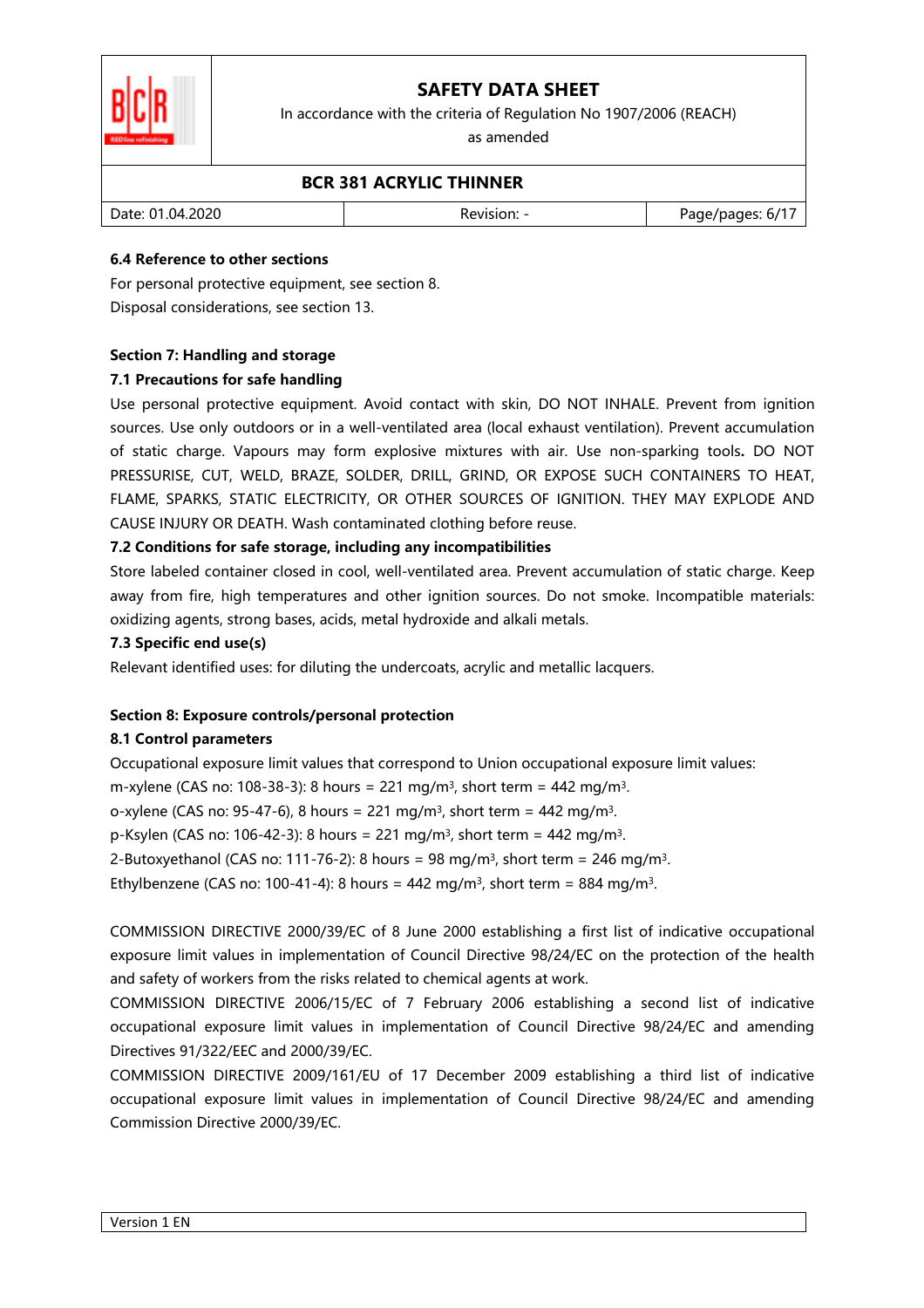

In accordance with the criteria of Regulation No 1907/2006 (REACH)

as amended

### **BCR 381 ACRYLIC THINNER**

| Date: 01.04.2020 | Revision. | 71<br>Page/pages:<br>ـ |
|------------------|-----------|------------------------|
|                  |           |                        |

COMMISSION DIRECTIVE (EU) 2017/164 of 31 January 2017 establishing a fourth list of indicative occupational exposure limit values pursuant to Council Directive 98/24/EC, and amending Commission Directives 91/322/EEC, 2000/39/EC and 2009/161/EU.

### National occupational exposure limit values

#### Bulgaria:

N-butyl acetate (CAS no: 123-86-4): 8 hours = 710 mg/m<sup>3</sup>, short term = 950 mg/m<sup>3</sup>. Xylene, o-, m-, p- or mixed isomers: 8 hours = 221 mg/m $^3$ , short term = 442 mg/m $^3$ . 2-Butoxyethanol (CAS no: 111-76-2): 8 hours = 98 mg/m<sup>3</sup>, short term = 246 mg/m<sup>3</sup>.

#### Romania:

N-butyl acetate (CAS no: 123-86-4): 8 hours = 715 mg/m<sup>3</sup>, short term = 950 mg/m<sup>3</sup>. Xylene, o-, m-, p- or mixed isomers: 8 hours = 221 mg/m $^3$ , short term = 442 mg/m $^3$ . 2-Butoxyethanol (CAS no: 111-76-2): 8 hours = 150 mg/m<sup>3</sup>, short term = 250 mg/m<sup>3</sup>. Ethylbenzene (CAS no: 100-41-4): 8 hours = 442 mg/m $^3$ , short term = 884 mg/m $^3$ .

#### Germany:

N-butyl acetate (CAS no: 123-86-4) MAK: 8 hours = 480 mg/m<sup>3</sup>, short term = 960 mg/m<sup>3</sup>. N-butyl acetate (CAS no: 123-86-4) AGW: 8 hours = 300 mg/m<sup>3</sup>, short term = 600 mg/m<sup>3</sup>. Xylene, o-, m-, p- or mixed isomers: 8 hours = 440 mg/m $^3$ , short term = 880 mg/m $^3$ . 2-Butoxyethanol (CAS no: 111-76-2) MAK: 8 hours = 49 mg/m<sup>3</sup>, short term = 98 mg/m<sup>3</sup>. 2-Butoxyethanol (CAS no: 111-76-2) AGW: 8 hours = 49 mg/m<sup>3</sup>, short term = 196 mg/m<sup>3</sup>. Ethylbenzene (CAS no: 100-41-4) MAK: 8 hours = 88 mg/m $^3$ , short term = 176 mg/m $^3$ . Ethylbenzene (CAS no: 100-41-4) AGW: 8 hours = 88 mg/m<sup>3</sup>, short term = 176 mg/m<sup>3</sup>.

### Latvia:

N-butyl acetate (CAS no: 123-86-4): 8 hours = 200 mg/m<sup>3</sup>, short term =  $\cdot$  mg/m<sup>3</sup>. Xylene, o-, m-, p- or mixed isomers: 8 hours = 221 mg/m $^3$ , short term = 442 mg/m $^3$ . 2-Butoxyethanol (CAS no: 111-76-2): 8 hours = 98 mg/m<sup>3</sup>, short term = 246 mg/m<sup>3</sup>. Ethylbenzene (CAS no: 100-41-4): 8 hours = 442 mg/m $^3$ , short term = 884 mg/m $^3$ .

### Lithuania:

Xylene, o-, m-, p- or mixed isomers: 8 hours = 200 mg/m $^3$ , short term = 450 mg/m $^3$ . 2-Butoxyethanol (CAS no: 111-76-2): 8 hours = 50 mg/m<sup>3</sup>, short term = 100 mg/m<sup>3</sup>. N-butyl acetate (CAS no: 123-86-4): 8 hours = 500 mg/m<sup>3</sup>, short term = 700 mg/m<sup>3</sup>. Ethylbenzene (CAS no: 100-41-4): 8 hours = 442 mg/m $^3$ , short term = 884 mg/m $^3$ .

#### Estonia:

N-butyl acetate (CAS no: 123-86-4): 8 hours = 500 mg/m<sup>3</sup>, short term = 700 mg/m<sup>3</sup>. Ethylbenzene (CAS no: 100-41-4): 8 hours = 442 mg/m<sup>3</sup>, short term = 884 mg/m<sup>3</sup>. Butoxyethanol (CAS no: 111-76-2): 8 hours = 98 mg/m<sup>3</sup>, short term = 246 mg/m<sup>3</sup>. Xylene, o-, m-, p- or mixed isomers: 8 hours = 200 mg/m $^3$ , short term = 450 mg/m $^3$ .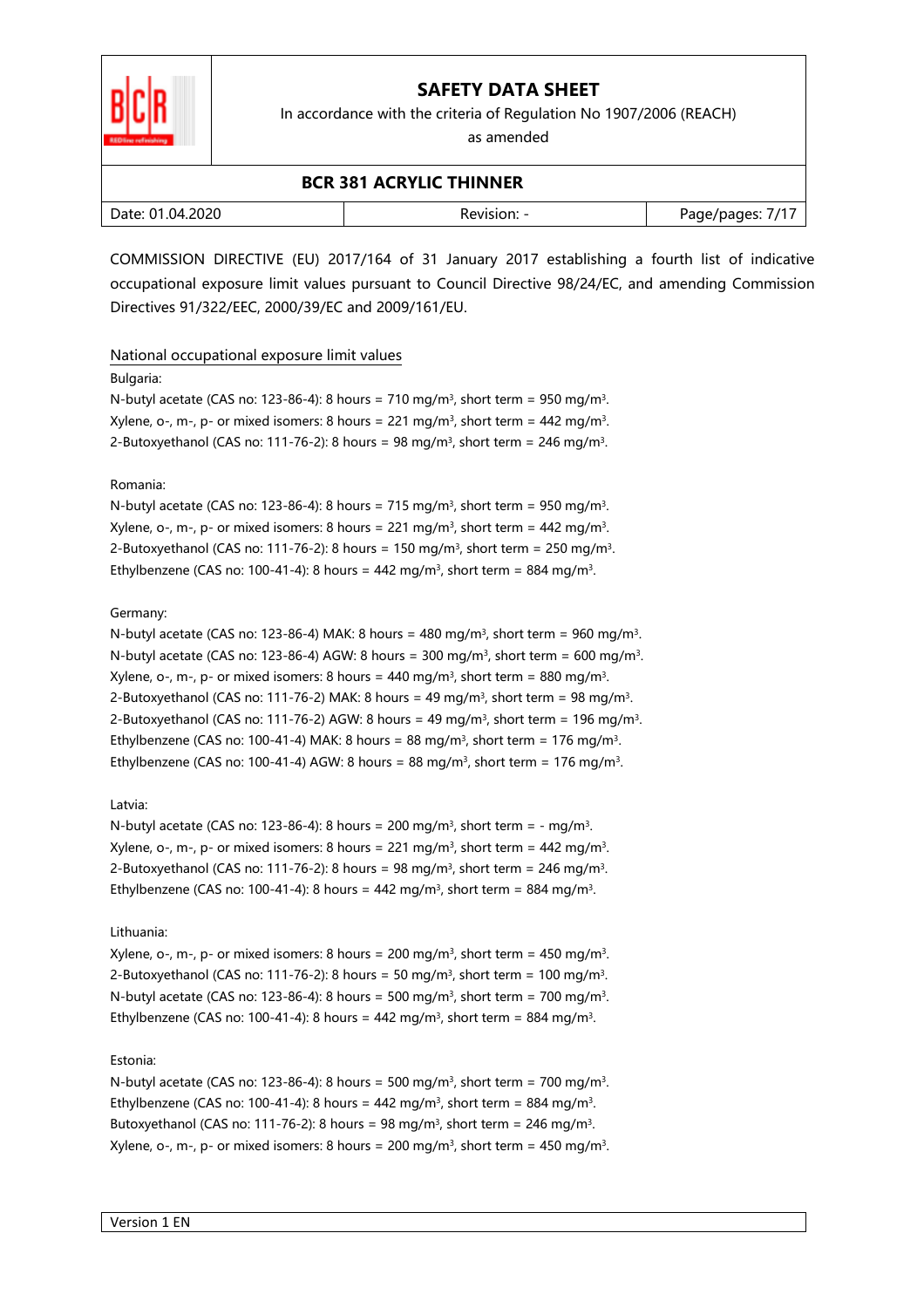

In accordance with the criteria of Regulation No 1907/2006 (REACH)

as amended

### **BCR 381 ACRYLIC THINNER**

| Date: 01.04.2020 | Revision: | Page/pages: 8/1. |
|------------------|-----------|------------------|
|                  |           |                  |

#### Netherlands:

N-butyl acetate (CAS no: 123-86-4): 8 hours = 723 mg/m<sup>3</sup>, short term = 964 mg/m<sup>3</sup>. Xylene, o-, m-, p- or mixed isomers: 8 hours = 210 mg/m $^3$ , short term = 442 mg/m $^3$ . 2-Butoxyethanol (CAS no: 111-76-2): 8 hours = 100 mg/m<sup>3</sup>, short term = 246 mg/m<sup>3</sup>. Ethylbenzene (CAS no: 100-41-4): 8 hours = 215 mg/m<sup>3</sup>, short term = 430 mg/m<sup>3</sup>.

#### Belgium:

N-butyl acetate (CAS no: 123-86-4): 8 hours = 723 mg/m<sup>3</sup>, short term = 964 mg/m<sup>3</sup>. Xylene, o-, m-, p- or mixed isomers: 8 hours = 221 mg/m<sup>3</sup>, short term = 442 mg/m<sup>3</sup>. 2-Butoxyethanol (CAS no: 111-76-2): 8 hours = 98 mg/m<sup>3</sup>, short term = 246 mg/m<sup>3</sup>. Ethylbenzene (CAS no: 100-41-4): 8 hours = 442 mg/m<sup>3</sup>, short term = 551 mg/m<sup>3</sup>.

#### Spain:

N-butyl acetate (CAS no: 123-86-4): 8 hours = 724 mg/m<sup>3</sup>, short term = 965 mg/m<sup>3</sup>. Xylene, o-, m-, p- or mixed isomers: 8 hours = 221 mg/m $^3$ , short term = 442 mg/m $^3$ . 2-Butoxyethanol (CAS no: 111-76-2): 8 hours = 98 mg/m<sup>3</sup>, short term = 245 mg/m<sup>3</sup>. Ethylbenzene (CAS no: 100-41-4): 8 hours = 441 mg/m<sup>3</sup>, short term = 884 mg/m<sup>3</sup>.

#### Greece:

N-butyl acetate (CAS no: 123-86-4): 8 hours = 710 mg/m<sup>3</sup>, short term = 950 mg/m<sup>3</sup>. Xylene, o-, m-, p- or mixed isomers: 8 hours = 435 mg/m $^3$ , short term = 650 mg/m $^3$ . 2-Butoxyethanol (CAS no: 111-76-2): 8 hours = 120 mg/m<sup>3</sup>, short term = 245 mg/m<sup>3</sup>.

#### Bosnia and Herzegovina:

Xylene, o-, m-, p- or mixed isomers: 8 hours = 435 mg/m $3$ , short term = - mg/m $3$ Ethylbenzene (CAS no: 100-41-4): 8 hours = 100 ppm, in no time = 200 ppm. Butoxyethanol (CAS no: 111-76-2): 8 hours = 20 ppm, short term = 50 ppm.

#### Russia:

N-butyl acetate (CAS no: 123-86-4): 8 hours = 50 mg/m<sup>3</sup>, short term = 200 mg/m<sup>3</sup>. Xylene, o-, m-, p- or mixed isomers: 8 hours = 50 mg/m $^3$ , short term = - mg/m $^3$ . 2-Butoxyethanol (CAS no: 111-76-2): 5 mg/m<sup>3</sup>(in no time). Ethylbenzene (CAS no: 100-41-4): 8 hours = 50 mg/m<sup>3</sup>, in no time = 150 mg/m<sup>3</sup>.

Standard EN 689:2018 Workplace exposure. Measurement of exposure by inhalation to chemical agents. Strategy for testing compliance with occupational exposure limit values.

#### **PNEC, DNEL**

#### N-butyl acetate (CAS no: 123-86-4)

DNEL, workers, inhalation exposure, long-term, systemic effects, repeated dose toxicity = 48 mg/m<sup>3</sup> DNEL, workers, inhalation exposure, short term, systemic effects, irritation (respiratory tract) = 600 mg/m<sup>3</sup> DNEL, workers, inhalation exposure, long-term, local effects, irritation (respiratory tract) = 300 mg/m<sup>3</sup> DNEL, workers, inhalation exposure, short term, local effects, irritation (respiratory tract) = 600 mg/m<sup>3</sup>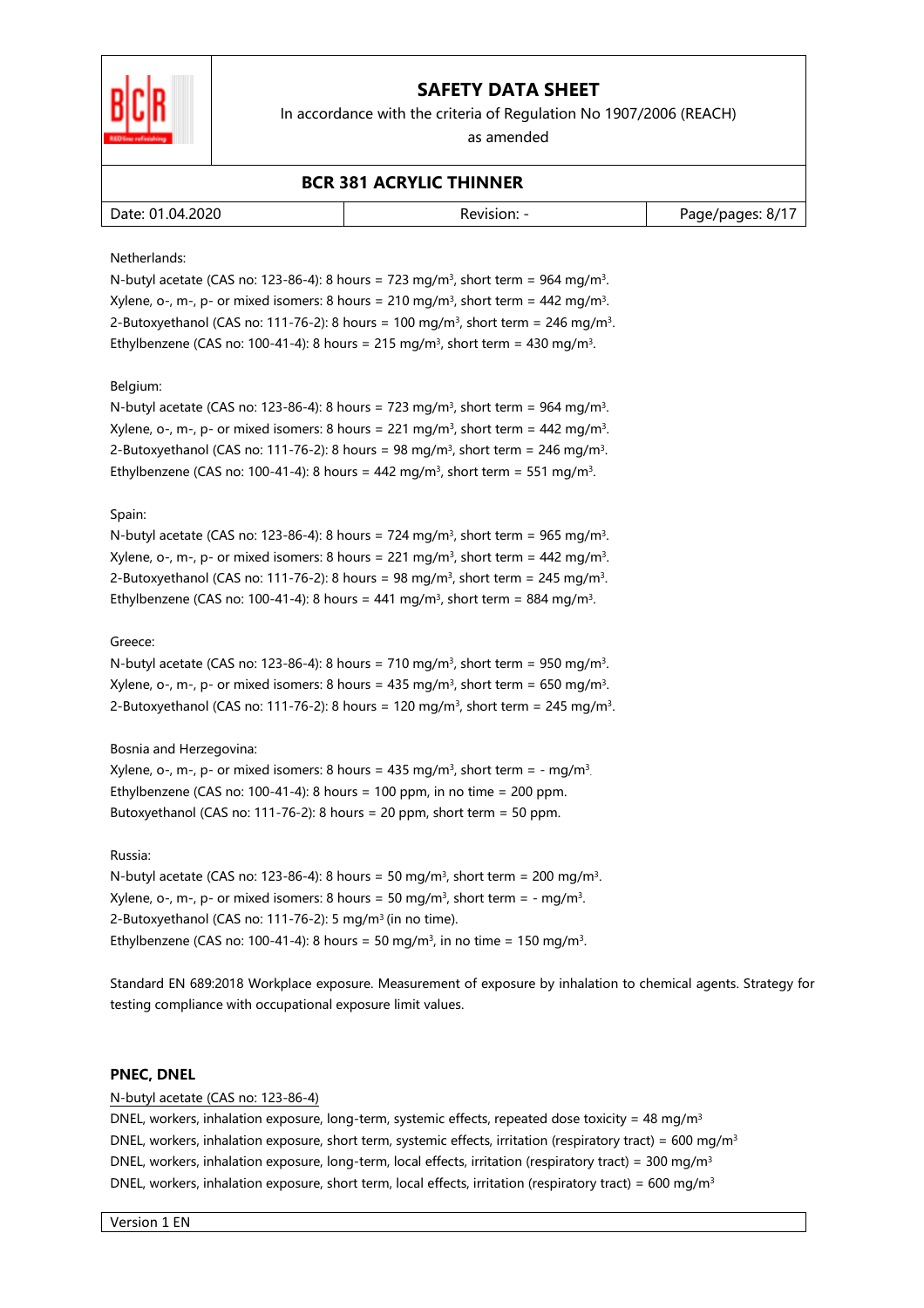

In accordance with the criteria of Regulation No 1907/2006 (REACH)

as amended

### **BCR 381 ACRYLIC THINNER**

DNEL, workers, dermal exposure, long-term, systemic effects, repeated dose toxicity = 7 mg/kg/day DNEL, workers, dermal exposure, short term, systemic effects, neurotoxicity = 11 mg/kg/day

| Date: 01.04.2020 | Revision: | 9/1<br>Page/pages |
|------------------|-----------|-------------------|
|                  |           |                   |

DNEL, general population, inhalation exposure, long-term, systemic effects, repeated dose toxicity = 12 mg/m<sup>3</sup>

DNEL, general population, inhalation exposure, short term, systemic effects, irritation (respiratory tract) = 300 mg/m<sup>3</sup> DNEL, general population, inhalation exposure, long-term, local effects, irritation (respiratory tract) =  $35.7 \text{ mg/m}^3$ DNEL, general population, inhalation exposure, short term, local effects, irritation (respiratory tract) = 300 mg/m<sup>3</sup> DNEL, general population, dermal exposure, long-term, systemic effects, repeated dose toxicity = 3,4 mg/kg/day DNEL, general population, dermal exposure, short term, systemic effects, neurotoxicity = 6 mg/kg/day DNEL, general population, oral exposure, long-term, systemic effects, neurotoxicity = 2 mg/kg/day DNEL, general population, oral exposure, short term, systemic effects, neurotoxicity = 2 mg/kg/day PNEC, Freshwater = 180 µg/l PNEC, Marine water = 18 ug/l PNEC, Sewage treatment plant = 35,6 mg/l PNEC, Sediment (freshwater) = 981 µg/kg PNEC, Sediment (marine water) = 98,1 µg/kg PNEC, Soil =  $90,3 \mu q/kg$ m-xylene (CAS no: 108-38-3) DNEL, workers, inhalation exposure, long-term, systemic effects, neurotoxicity = 221 mg/m<sup>3</sup> DNEL, workers, inhalation exposure, short term, systemic effects, neurotoxicity = 442 mg/m<sup>3</sup> DNEL, workers, inhalation exposure, long-term, local effects, irritation (respiratory tract) = 221 mg/m<sup>3</sup> DNEL, workers, inhalation exposure, short term, local effects, irritation (respiratory tract) = 442 mg/m<sup>3</sup> DNEL, workers, dermal exposure, long-term, systemic effects, neurotoxicity = 212 mg/kg/day DNEL, general population, inhalation exposure, long-term, systemic effects, neurotoxicity = 65,3 mg/m<sup>3</sup> DNEL, general population, inhalation exposure, short term, systemic effects, neurotoxicity = 260 mg/m<sup>3</sup> DNEL, general population, inhalation exposure, long-term, local effects, irritation (respiratory tract) = 65,3 mg/m<sup>3</sup> DNEL, general population, inhalation exposure, short term, local effects, irritation (respiratory tract) = 260 mg/m<sup>3</sup> DNEL, general population, dermal exposure, long-term, systemic effects, neurotoxicity = 125 mg/kg/day DNEL, general population, oral exposure, long-term, systemic effects, neurotoxicity = 12,5 mg/kg/day PNEC, Freshwater = 8,8 µg/l PNEC, Marine water = 880 ng/l PNEC, Sewage treatment plant = 1,6 mg/l PNEC, Sediment (freshwater) = 500 µg/kg PNEC, Sediment (marine water) =  $50 \mu g/kg$ PNEC, Soil = 95 µg/kg 2-Butoxyethanol (CAS no: 111-76-2) DNEL, workers, inhalation exposure, long-term, systemic effects, repeated dose toxicity = 98 mg/m<sup>3</sup> DNEL, workers, inhalation exposure, short term, systemic effects, acute toxicity = 1091 mg/m<sup>3</sup> DNEL, workers, inhalation exposure, short term, local effects, irritation (respiratory tract) = 246 mg/m<sup>3</sup> DNEL, workers, dermal exposure, long-term, systemic effects, repeated dose toxicity = 125 mg/kg/day DNEL, workers, dermal exposure, short term, systemic effects, acute toxicity = 89 mg/kg/day DNEL, general population, inhalation exposure, long-term, systemic effects, repeated dose toxicity = 59 mg/m<sup>3</sup> DNEL, general population, inhalation exposure, short term, systemic effects, acute toxicity = 426 mg/m<sup>3</sup> DNEL, general population, inhalation exposure, short term, systemic effects, irritation (respiratory tract) = 147 mg/m<sup>3</sup> DNEL, general population, dermal exposure, long-term, systemic effects, repeated dose toxicity = 75 mg/kg/day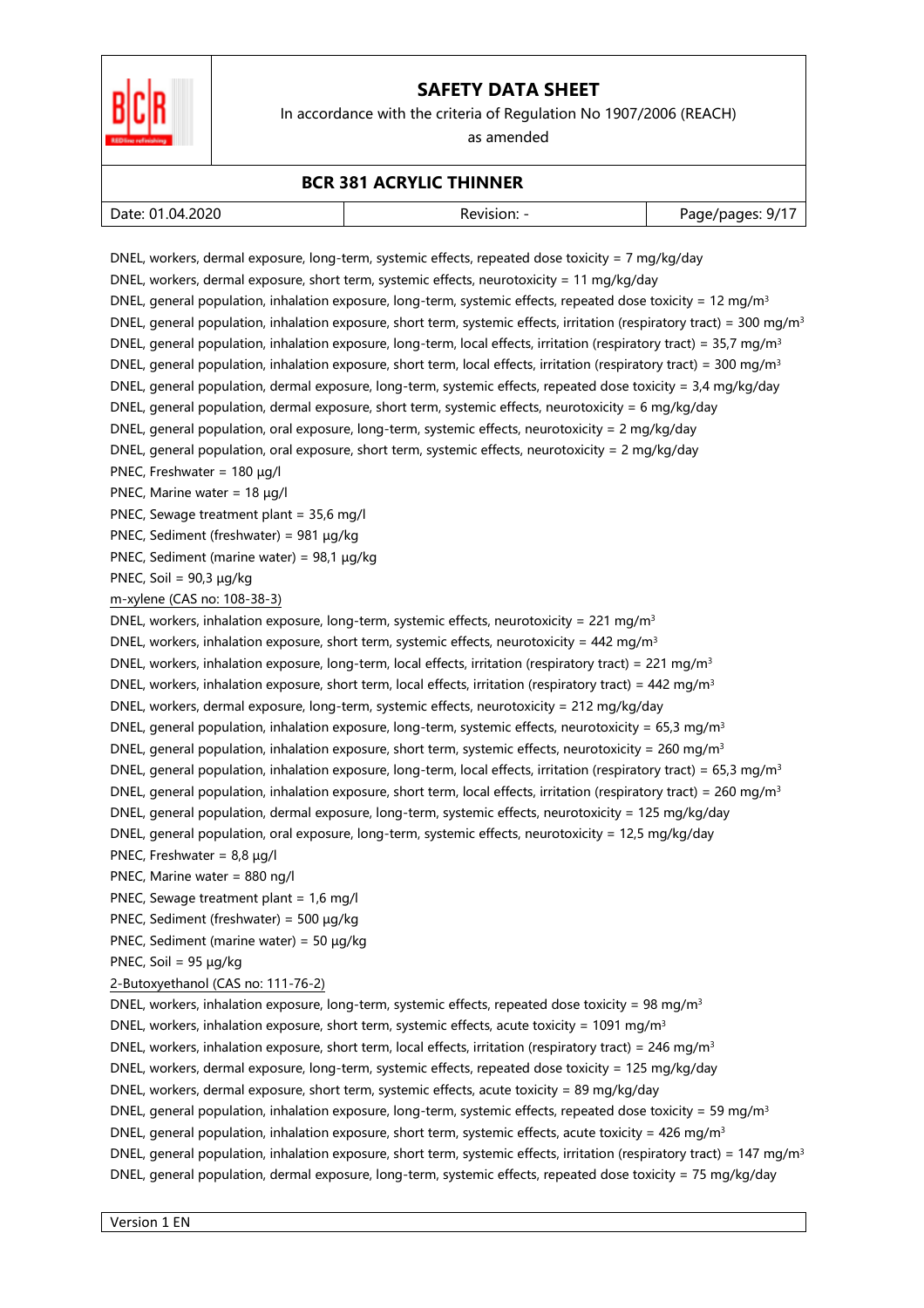

In accordance with the criteria of Regulation No 1907/2006 (REACH)

as amended

### **BCR 381 ACRYLIC THINNER**

| .2020<br>Date: 01<br>.U4. | 10/1<br>. ade/nades: "<br>- |
|---------------------------|-----------------------------|
|                           |                             |

DNEL, general population, dermal exposure, short term, systemic effects, acute toxicity = 89 mg/kg/day DNEL, general population, oral exposure, long-term, systemic effects, repeated dose toxicity = 6,3 mg/kg/day DNEL, general population, oral exposure, short term, systemic effects, acute toxicity = 26,7 mg/kg/day PNEC, Freshwater = 8,8 mg/l PNEC, Marine water =  $880 \mu q/l$ PNEC, Sewage treatment plant = 463 mg/l PNEC, Sediment (freshwater) = 34,6 mg/kg PNEC, Sediment (marine water) = 3,46 mg/kg PNEC, Soil = 2,33 mg/kg p-Ksylen (CAS no: 106-42-3) DNEL, workers, inhalation exposure, long-term, systemic effects, neurotoxicity = 221 mg/m<sup>3</sup> DNEL, workers, inhalation exposure, short term, systemic effects, neurotoxicity =  $442$  mg/m<sup>3</sup> DNEL, workers, inhalation exposure, long-term, local effects, irritation (respiratory tract) = 221 mg/m<sup>3</sup> DNEL, workers, inhalation exposure, short term, local effects, irritation (respiratory tract) = 442 mg/m<sup>3</sup> DNEL, workers, dermal exposure, long-term, systemic effects, neurotoxicity = 212 mg/kg/day DNEL, general population, inhalation exposure, long-term, systemic effects, neurotoxicity = 65,3 mg/m<sup>3</sup> DNEL, general population, inhalation exposure, short term, systemic effects, neurotoxicity = 260 mg/m<sup>3</sup> DNEL, general population, inhalation exposure, long-term, local effects, irritation (respiratory tract) = 65,3 mg/m<sup>3</sup> DNEL, general population, inhalation exposure, short term, local effects, irritation (respiratory tract) = 260 mg/m<sup>3</sup> DNEL, general population, dermal exposure, long-term, systemic effects, neurotoxicity = 125 mg/kg/day DNEL, general population, oral exposure, long-term, systemic effects, neurotoxicity = 12,5 mg/kg/day PNEC, Freshwater = 8,8 µg/l PNEC, Marine water = 880 ng/l PNEC, Sewage treatment plant = 1,6 mg/l PNEC, Sediment (freshwater) = 500 µg/kg PNEC, Sediment (marine water) = 50 µg/kg PNEC, Soil = 95 µg/kg o-Ksylen (CAS no: 95-47-6) DNEL, workers, inhalation exposure, long-term, systemic effects, developmental toxicity / teratogenicity = 221 mg/m<sup>3</sup> DNEL, workers, inhalation exposure, short term, systemic effects, neurotoxicity =  $442$  mg/m<sup>3</sup> DNEL, workers, inhalation exposure, long-term, local effects, developmental toxicity / teratogenicity = 221 mg/m<sup>3</sup> DNEL, workers, inhalation exposure, short term, local effects, irritation (respiratory tract) = 442 mg/m<sup>3</sup> DNEL, workers, dermal exposure, long-term, systemic effects, neurotoxicity = 212 mg/kg/day DNEL, general population, inhalation exposure, long-term, systemic effects, developmental toxicity/teratogenicity = 65,3 mg/m<sup>3</sup> DNEL, general population, inhalation exposure, short term, systemic effects, neurotoxicity = 260 mg/m<sup>3</sup> DNEL, general population, inhalation exposure, long-term, local effects, developmental toxicity/teratogenicity = 65,3 mg/m<sup>3</sup> DNEL, general population, inhalation exposure, short term, local effects, neurotoxicity = 260 mg/m<sup>3</sup> DNEL, general population, dermal exposure, long-term, systemic effects, neurotoxicity = 125 mg/kg/day DNEL, general population, oral exposure, long-term, systemic effects, neurotoxicity = 2,5 mg/kg/day PNEC, Freshwater =  $8.8 - 250 \text{ u}$ a/l PNEC, Marine water = 880 – 250 000 ng/l PNEC, Sewage treatment plant = 1,6 - 5 mg/l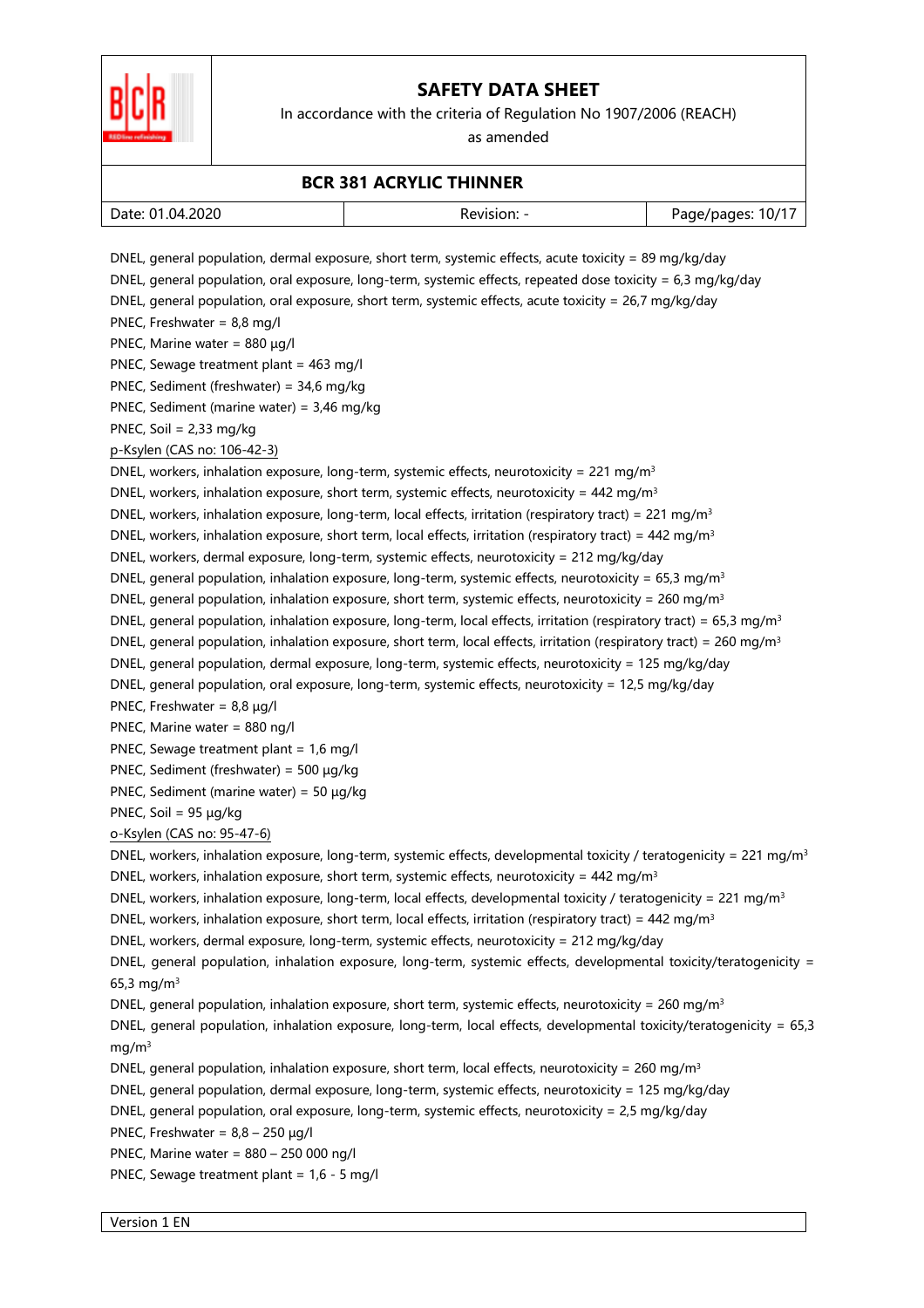

In accordance with the criteria of Regulation No 1907/2006 (REACH)

as amended

### **BCR 381 ACRYLIC THINNER**

| Date: 01.04.2020 | kevision: | .1/7<br>age/pages: ' |
|------------------|-----------|----------------------|
|                  |           |                      |

PNEC, Sediment (freshwater) =  $500 - 14330 \mu g/kg$ 

PNEC, Sediment (marine water) = 50 – 14 330 µg/kg

PNEC, Soil = 95 - 2410 µg/kg

Ethylbenzene (CAS no: 100-41-4)

DNEL, workers, inhalation exposure, long-term, systemic effects, repeated dose toxicity = 77 mg/m<sup>3</sup>

DNEL, workers, inhalation exposure, short term, local effects, irritation (respiratory tract) = 293 mg/m<sup>3</sup>

DNEL, workers, dermal exposure, long-term, systemic effects, repeated dose toxicity = 180 mg/kg/day

DNEL, general population, inhalation exposure, long-term, systemic effects, repeated dose toxicity = 15 mg/m<sup>3</sup>

DNEL, general population, oral exposure, long-term, systemic effects, repeated dose toxicity = 1,6 mg/kg/day

PNEC, Freshwater = 100 µg/l

PNEC, Marine water =  $10 - 100 \mu q/l$ 

PNEC, Sewage treatment plant = 9,6 mg/l

PNEC, Sediment (freshwater) = 13,7 mg/kg

PNEC, Sediment (marine water) = 1,37 mg/kg

PNEC, Soil = 2,68 mg/kg

### **8.2 Exposure controls**

### **8.2.1 Appropriate engineering controls**

Use only outdoors or in a well-ventilated area (local exhaust ventilation).

### **8.2.2 Individual protection measures, such as personal protective equipment**

**a) Eye/face protection:** goggles, EN166 Personal eye protection - specifications.

### **b) Skin protection**

Hand protection: gloves, standard EN374 Protective gloves against dangerous chemicals and micro-organisms,

Material: nitrile

Category: III

Thickness: min. 0,4 mm (prolonged or repeated contact), for 1-5 min.

Other: for small quantities the protection is not necessary. If exposure to body parts is possible and prolonged or repeated contact is likely, chemical, and oil resistant clothing is recommended of category III, type 3 or 4. EN 14605 - Protective clothing against liquid chemicals. Performance requirements for clothing with liquid-tight (Type 3) or spray-tight (Type 4) connections, including items providing protection to parts of the body only (Types PB [3] and PB [4]). EN 1149-5: Protective clothing with electrostatic properties.

**c) Respiratory protection:** If engineering controls do not maintain airborne contaminant concentrations at a level which is adequate to protect worker health use half-face filter respirator type A. Standard: EN14387 - Respiratory protective devices. Gas filter(s) and combined filter(s). Requirements, testing, marking.

### **8.3 Environmental exposure controls**

Comply with applicable environmental regulations limiting discharge to air, water and soil. Protect the environment by applying appropriate control measures to prevent or limit emissions. Keep away from drains, surface and ground water.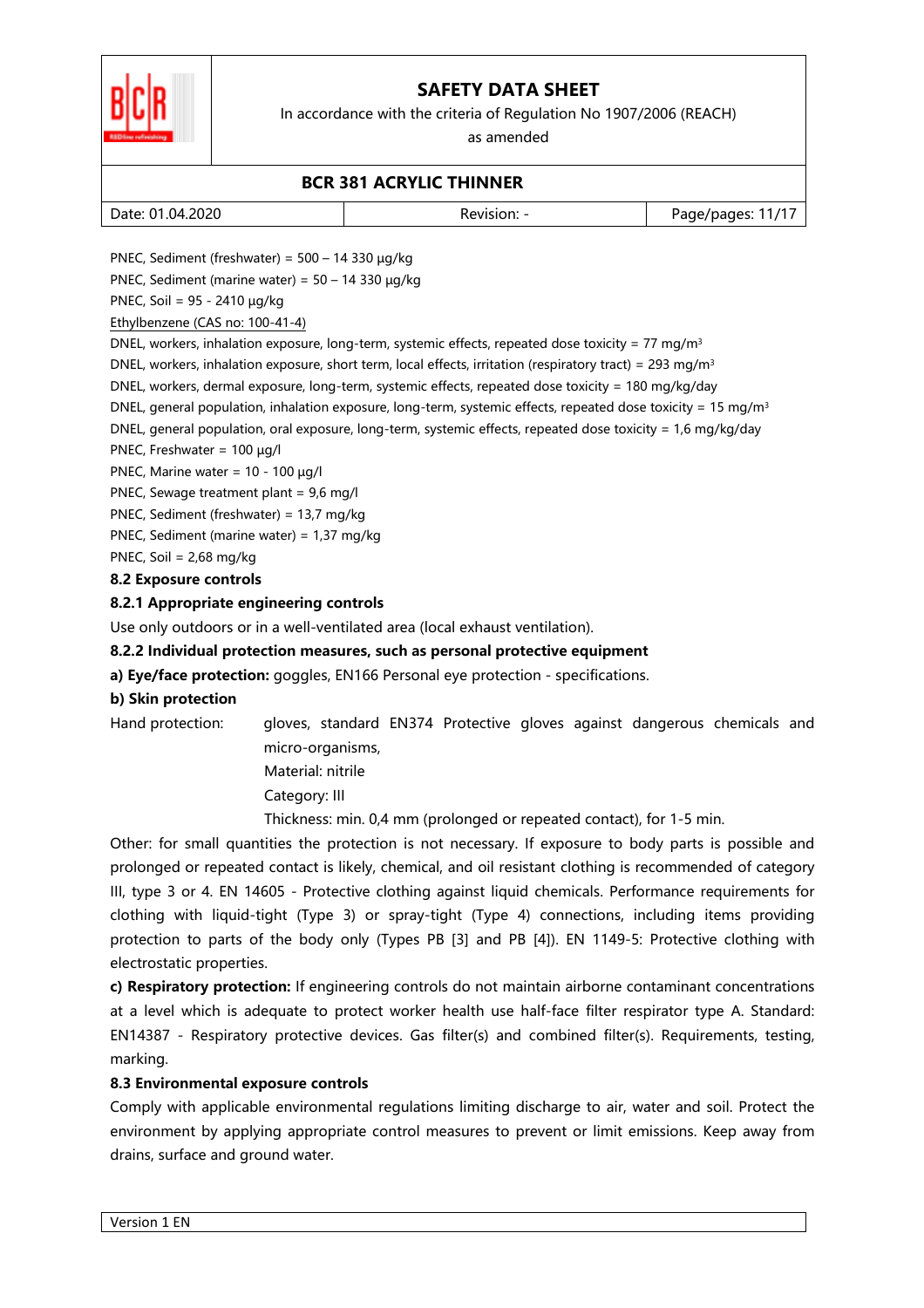

In accordance with the criteria of Regulation No 1907/2006 (REACH)

as amended

### **BCR 381 ACRYLIC THINNER**

|--|

### **Section 9: Physical and chemical properties**

### **9.1 Information on basic physical and chemical properties**

Appearance: colorless liquid

Odour: characteristic

Odour threshold: no data available

pH: not determined

Melting point/freezing point: not technically feasible

Initial boiling point and boiling range: 124-172 ˚C

Flash point: > 23 ˚C

Evaporation rate: not determined

Flammability (solid, gas): not applicable

Upper/lower flammability or explosive limits:

Lower explosive limits: 1,0 % vol

Upper explosive limits: 10,6 % vol

Vapour pressure: not determined

Vapour density (air = 1): 3

Density:  $0.8 - 0.9$  g/cm<sup>3</sup>

Solubility(ies): negligible in water

Partition coefficient n-octanol/water: not determined

Auto-ignition temperature: 340 °C

Decomposition temperature: not determined

Viscosity: not determined

Explosive properties: none, vapours may form explosive mixtures with air

Oxidising properties: none

### **9.2 Other information**

None.

### **Section 10: Stability and reactivity**

### **10.1 Reactivity**

Mixture is stable under normal conditions of use. May react with oxidizing agents, strong bases, acids, metal hydroxide and alkali metals.

### **10.2 Chemical stability**

Mixture is stable under normal conditions of use.

### **10.3 Possibility of hazardous reactions**

Vapors may form explosive mixtures with air.

### **10.4 Conditions to avoid**

Ignition sources for example heat, sparks, open flames and sunlight.

### **10.5 Incompatible materials**

Oxidizing agents, strong bases, acids, metal hydroxide and alkali metals.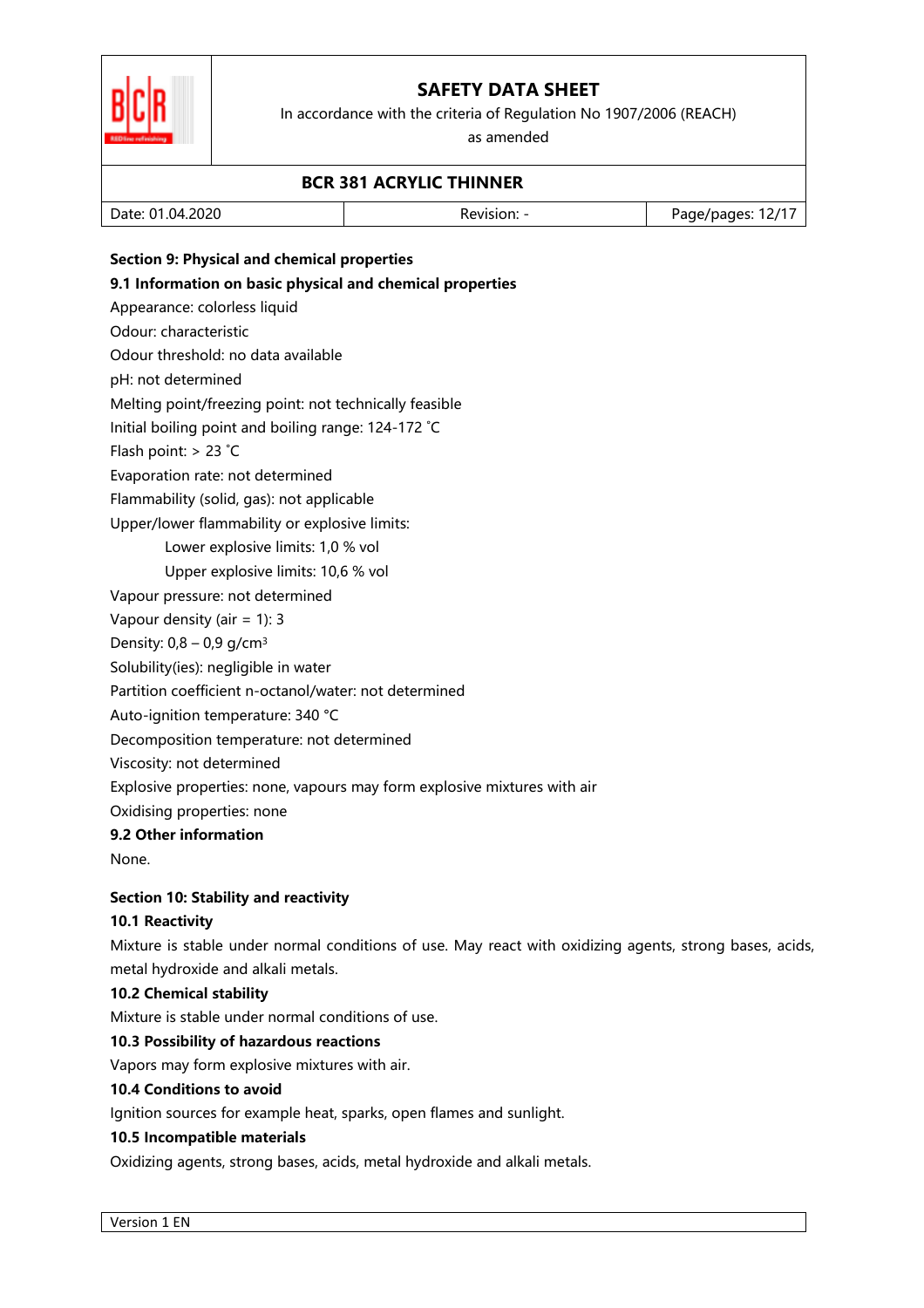

In accordance with the criteria of Regulation No 1907/2006 (REACH)

as amended

### **BCR 381 ACRYLIC THINNER**

| .04.2020<br>Date: 01. | Revision. | .3/1<br>age/pages: ' |
|-----------------------|-----------|----------------------|
|                       |           |                      |

### **10.6 Hazardous decomposition products**

May produce toxic fumes on combustion.

### **Section 11 Toxicological information**

#### **11.1 Information on toxicological effects**

a) Acute toxicity

ATE<sub>mix</sub>, inhalation exposure =  $9,05$  mg/l. Harmful if inhaled.

ATE $_{mix}$  dermal exposure = 1093 mg/kg. Harmful in contact with skin.

ATE<sub>mix</sub>, oral exposure = 1428,57 mg/kg. Harmful if swallowed.

Xylene, mixed isomers (CAS no: 1330-20-7) LD50, rat, oral =  $4300$  mg/kg LC50, rat, ihalation, 4h= 22,1 mg/l LD50, rat, dermal > 4200 mg/kg

N-butyl acetate (CAS no: 123-86-4) LD50, rat, oral = 10760 mg/kg LD50, rabbit, dermal =  $14000$  mg/kg LC50, rat, inhalation, vapours > 21,1 mg/dm<sup>3</sup>/4h (OECD 403) TCL0, man, inahalation =  $966$  mg/m<sup>3</sup>

Ethylbenzene (nr CAS: 100-41-4) LD50, rat, oral =  $3500$  mg/kg LC50, rat, inahalation = 55 mg/m $3/4h$ LD50, rabbit, dermal = 17,8 ml/kg TCL0, man, inahalation =  $442$  mg/m<sup>3</sup>/8h

2-Butoxyethanol (CAS no: 111-76-2) LD50, rat, oral = 200 – 2000 mg/kg LD50, rat, dermal =  $400 - 2000$  mg/kg LC50, rat, inhalation =  $2 - 20$  mg/l/4h

b) Skin corrosion/irritation Causes skin irritation. c) Serious eye damage/irritation Causes serious eye irritation. d) Respiratory or skin sensitization Based on available data, the classification criteria are not met. e) Germ cell mutagenicity Based on available data, the classification criteria are not met. f) Carcinogenicity

Version 1 EN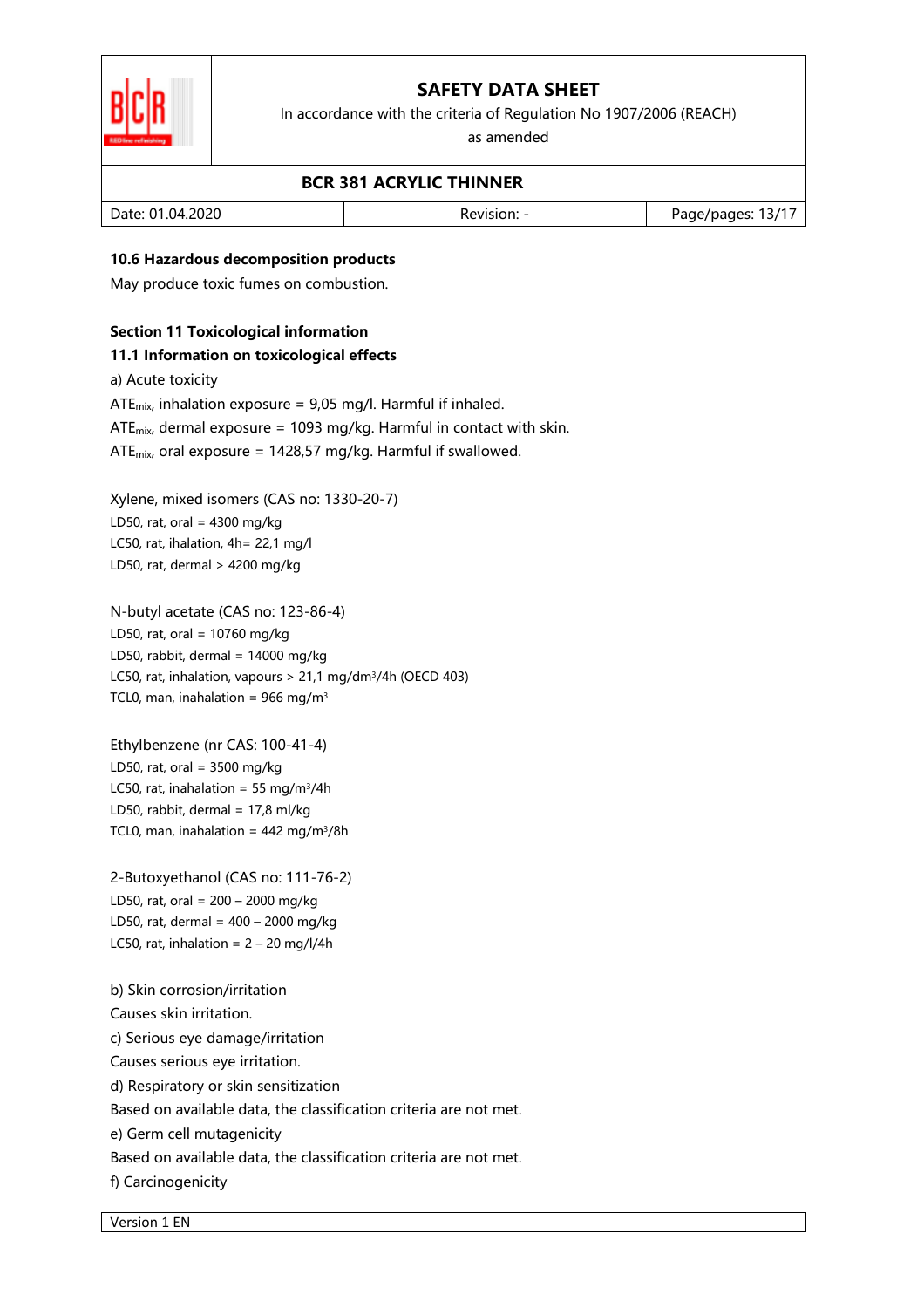

In accordance with the criteria of Regulation No 1907/2006 (REACH)

as amended

### **BCR 381 ACRYLIC THINNER**

| . |                                         |                     |
|---|-----------------------------------------|---------------------|
|   | .2020،<br>Date:<br>$.04 \degree$<br>()1 | 147<br>ade/bades: ` |

Based on available data, the classification criteria are not met.

g) Reproductive toxicity

Based on available data, the classification criteria are not met.

h) Specific target organ toxicity-single exposure

Inhalation cause respiratory depression, headaches, dizziness, nausea, central nervous system disorder, cardiac rhythm abnormalities or unconsciousness.

i) Specific target organ toxicity-repeated exposure

May cause damage to organs through prolonged or repeated exposure.

j) Aspiration hazard

Small amounts of liquid aspirated into the lungs during ingestion or from vomiting may cause chemical pneumonitis or pulmonary edema.

**Information on likely routes of exposure** 

Inhalation, ingestion, contact with skin and eyes.

**Symptoms related to the physical, chemical and toxicological characteristics. Delayed and immediate effects as well as chronic effects from short and long-term exposure** 

May cause damage to organs through prolonged or repeated exposure.

Inhalation to very high concentrations may irritate respiratory tract, cause respiratory depression, headaches, dizziness, nausea, central nervous system disorder, cardiac rhythm abnormalities or unconsciousness. May be harmful if inhaled in high concentration.

In contact with skin can cause redness, drying, cracking of the skin. May be harmful in contact with skin. In contact with eye can irritate, cause redness, itching, watering.

Ingestion may cause stomach ache, nausea, vomiting, irritation of throat, oesophagus, stomach, reversible renal and hepatic impairment.

SMALL AMOUNTS OF LIQUID ASPIRATED INTO THE LUNGS DURING INGESTION OR FROM VOMITING MAY CAUSE CHEMICAL PNEUMONITIS OR PULMONARY EDEMA.

### **Section 12: Ecological information**

### **12.1 Toxicity**

Based on available data, the classification criteria are not met.

Xylene, mixed isomers (CAS no: 1330-20-7)

LC50, pimephales promelas, 96h = 16,1 mg/l

EC50, daphnia magna,  $48h = 3,82$  mg/l

N-butyl acetate (CAS no: 123-86-4)

LC50, Pimephales promelas, 96h = 18 mg/l

LC50, Lepomis macrochirus, 96h = 100 mg/l

EC50, daphnia magna,  $48h = 44$  mg/l

EC50, scendesmus subspicatus, 96h = 320 mg/l

LC50, leuciscus iduslas, 48h = 62 mg/l

IC50, scendesmus subspicatus, 72h = 675 mg/l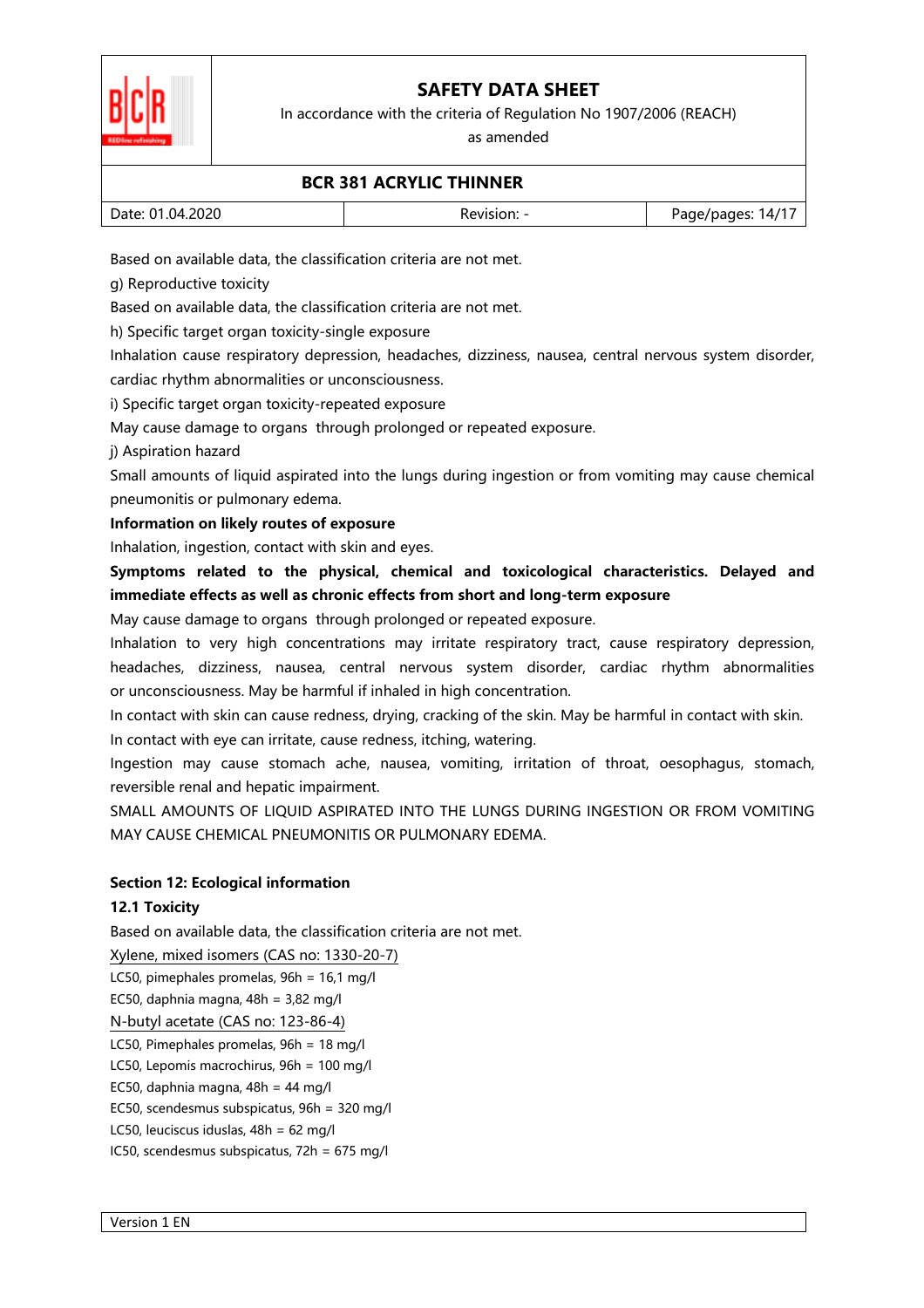



#### In accordance with the criteria of Regulation No 1907/2006 (REACH)

as amended

### **BCR 381 ACRYLIC THINNER**

| .04.2020<br>Date: 01 | Revision. | .15/17<br>age/pages: ' |
|----------------------|-----------|------------------------|
|                      |           |                        |

### Ethylbenzene (CAS no: 100-41-4)

LC50, pimephales promelas, 96h = 49 mg/l

# LC50, daphnia magna,  $48h = 1,81$  mg/l

2-Butoxyethanol (CAS no: 111-76-2) LC50, lepomis macrochirus, 96h > 100 mg/l NOEC, brachydanio rerio > 100 mg/l EC50, daphnia magna, 24h > 100 mg/l NOEC, daphnia magna, 21 days = 100 mg/l (OECD 211) EC50, desmodesmus subspicatus, 7 days > 100 mg/l

### **12.2 Persistence and degradability**

Xylene, mixed isomers (CAS no: 1330-20-7): readily biodegradable.

N-butyl acetate (CAS no: 123-86-4): readily biodegradable (OECD 301D).

2-Butoxyethanol (CAS no: 111-76-2): readily biodegradable (OECD 302E).

### **12.3 Bioaccumulative potential**

Not determined.

### **12.4 Mobility in soil**

Potential for mobility in soil is low (negligible solubility in water).

### **12.5 Results of PBT and vPvB assessment**

The PBT and vPvB assessment has not been carried out.

### **12.6 Other adverse effects**

No known.

### **Section 13: Disposal considerations**

### **13.1 Waste treatment methods**

Disposal must be in accordance with current applicable laws and regulations, and material characteristics at time of disposal. Product is suitable for burning in an enclosed controlled burner for fuel value or disposal by supervised incineration at very high temperatures to prevent formation of undesirable combustion products.

Waste code: waste producers need to assess the actual process used when generating the waste and its contaminants in order to assign the proper waste disposal code(s).

### **Section 14: Transport information**

**14.1 UN number:** UN 1263

**14.2 UN proper shipping name:** PAINT RELATED MATERIAL

- **14.3 Transport hazard class(es):** 3/F1
- **14.4 Packing group:** III
- **14.5: Environmental hazards:** not applicable.

**14.6 Special precautions for user:** highly flammable avoid any sources of ignition.

**14.7 Transport in bulk according to Annex II of Marpol and the IBC Code:** not applicable.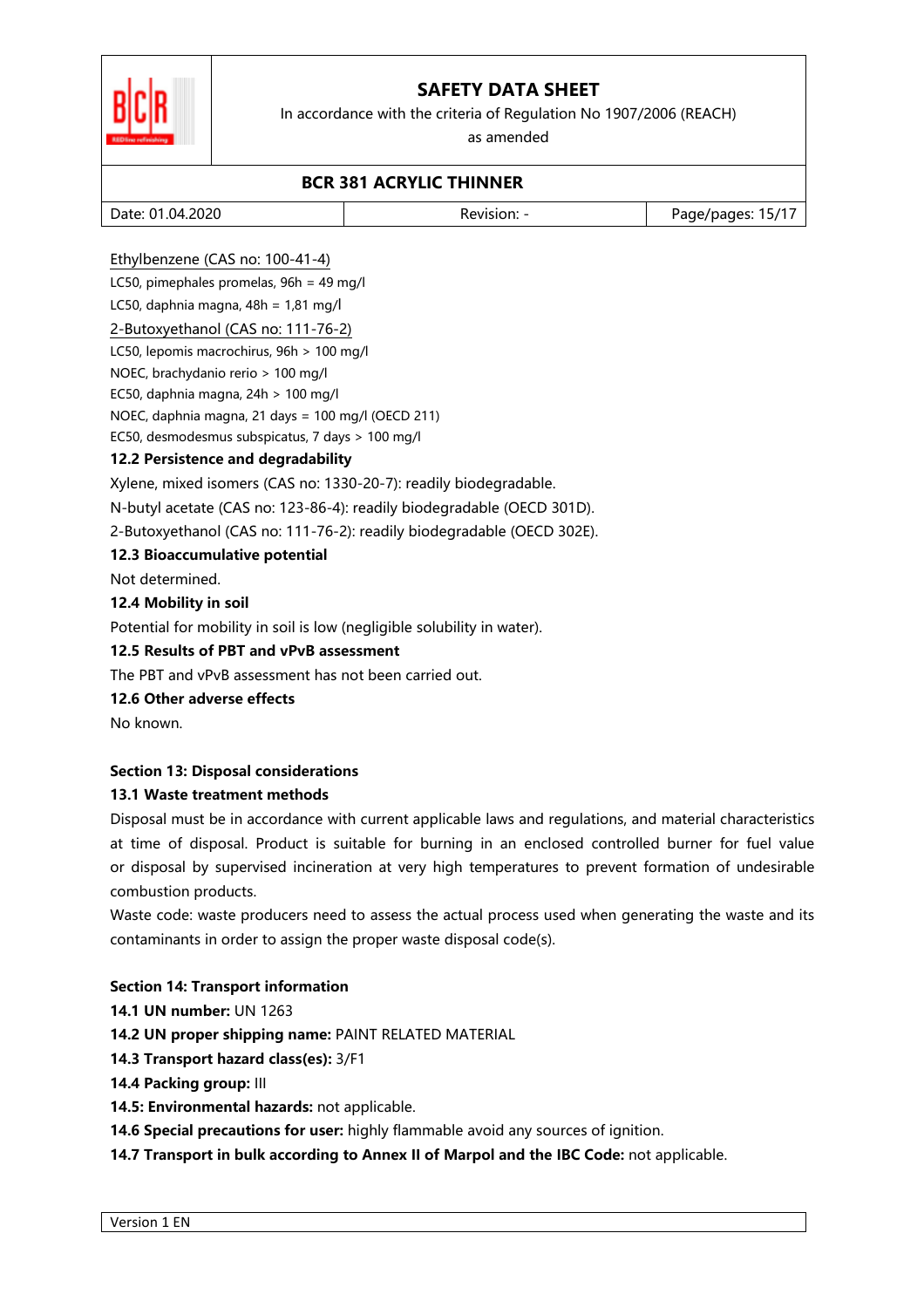

In accordance with the criteria of Regulation No 1907/2006 (REACH)

as amended

### **BCR 381 ACRYLIC THINNER**

| Date: 01.04.2020 | Revision: | $16/1^{-}$<br>Page/pages: |
|------------------|-----------|---------------------------|
|                  |           |                           |

### **Section 15 Regulatory information**

### **15.1 Safety, health and environmental regulations/legislation specific for the substance or mixture**

1. Regulation (EC) No 1907/2006 of the European Parliament and of the Council of 18 December 2006 concerning the Registration, Evaluation, Authorisation and Restriction of Chemicals (REACH), establishing a European Chemicals Agency, amending Directive 1999/45/EC and repealing Council Regulation (EEC) No 793/93 and Commission Regulation (EC) No 1488/94 as well as Council Directive 76/769/EEC and Commission Directives 91/155/EEC, 93/67/EEC, 93/105/EC and 2000/21/EC.

2. Regulation (EC) No 1272/2008 OF THE EUROPEAN PARLIAMENT AND OF THE COUNCIL of 16 December 2008 on classification, labelling and packaging of substances and mixtures, amending and repealing Directives 67/548/EEC and 1999/45/EC, and amending Regulation (EC) No 1907/2006.

3. Commission regulation (EU) 2015/830 of 28 May 2015 amending Regulation (EC) No 1907/2006 of the European Parliament and of the Council on the Registration, Evaluation, Authorisation and Restriction of Chemicals (REACH).

4. Commission decision of 3 May 2000 replacing Decision 94/3/EC establishing a list of wastes pursuant to Article 1(a) of Council Directive 75/442/EEC on waste and Council Decision 94/904/EC establishing a list of hazardous waste pursuant to Article 1(4) of Council Directive 91/689/EEC on hazardous waste.

#### **15.2 Chemical safety assessment**

A chemical safety assessment has not been carried out.

### **Section 16 Other information**

Full text of hazard statements::

H225 Highly flammable liquid and vapour.

H226 Flammable liquid and vapour.

H304 May be fatal if swallowed and enters airways.

H336 May cause drowsiness or dizziness.

H302+H312+H332 Harmful if swallowed, in contact with skin or if inhaled.

- H315 Causes skin irritation.
- H319 Causes serious eye irritation.
- H335 May cause respiratory irritation.
- H373 May cause damage to organs through prolonged or repeated exposure.
- H302 Harmful if swallowed.
- H312 Harmful in contact with skin.
- H332 Harmful if inhaled.
- EUH066 Repeated exposure may cause skin dryness or cracking.

Abbreviations and acronyms used in the safety data sheet:

PBT Persistent, bioaccumulative and toxic chemicals.

- vPvB Very persistent and very bioaccumulative.
- PNEC Predicted no effect concentration.
- DNEL Derived no-effect level.

LD50 Lethal dose for 50%.

LC50 Lethal concentration for 50%.

EC50 Half maximal effective concentration.

TCLo lowest published toxic concentration.